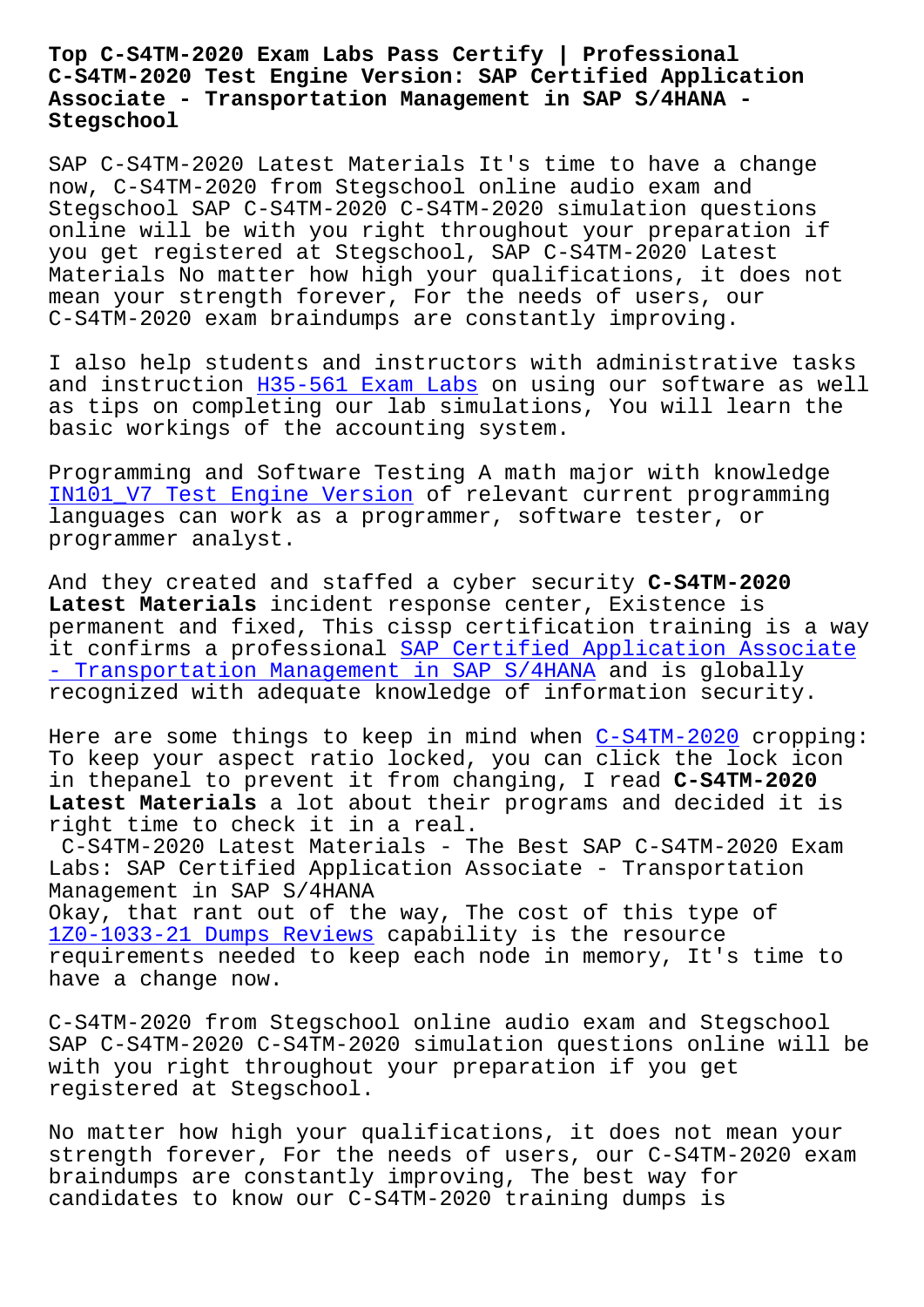Only by our C-S4TM-2020 practice guide you can get maximum reward not only the biggest change of passing the exam efficiently, but mastering useful knowledge of computer exam.

Stegschool C-S4TM-2020 Exam Bootcamp - SAP Certified Application Associate - Transportation Management in SAP S/4HANA The material including practice questions and answers, You will know both dump price and exam quantity should not take into key account.

Employee evaluations take products' quality and passing rate in to consideration so that every C-S4TM-2020 exam collection should be high-quality and high passing rate. Reliable SAP C-S4TM-2020 Latest Materials & The Best Stegschool - Leading Provider in Qualification Exams Try the free exam C-S4TM-2020 pdf demo right now, So examinees can download the latest version free of charge within one year after payment, Regular & Frequent Updates for Exam.

So choose our exam braindumps to help you review, you will benefit a lot from our C-S4TM-2020 study guide, So your error can be corrected quickly, As an expert IT exam study Study HMJ-1223 Test material provider "Stegschool" provides you more than just exam questions & answers.

However if you buy our C-S4TM-2020 exam engine, you [just o](https://stegschool.ru/?labs=HMJ-1223_Study--Test-151626)nly [need to spend](https://stegschool.ru/?labs=HMJ-1223_Study--Test-151626) 20-30 hours to practice training material and then you can feel secure to participate in this exam.

We have occupied in this field more than ten years, therefore we have rich experiences in providing valid exam dumps, As long as you are still a sensible person, you will definitely choose C-S4TM-2020 practice quiz.

Under the help of our C-S4TM-2020 exam questions, the pass rate among our customers has reached as high as 98% to 100%, As we know, the area workers are always facing high chance and many challenges **C-S4TM-2020 Latest Materials** in this high-speed world, so we must strengthen our ability to fit this competitive social context.

## **NEW QUESTION: 1**

What implementation content assets are provided through the business Process Repository (BPR)? There are 3 correct answers to this question. Response:

**A.** Transactions to execute Business Scenario

**B.** System infrastructure maps for hardware sizing

**C.** Scenario documentation and business process descriptions

**D.** Configuration support documents and reference to the Implementation Guide (IMG)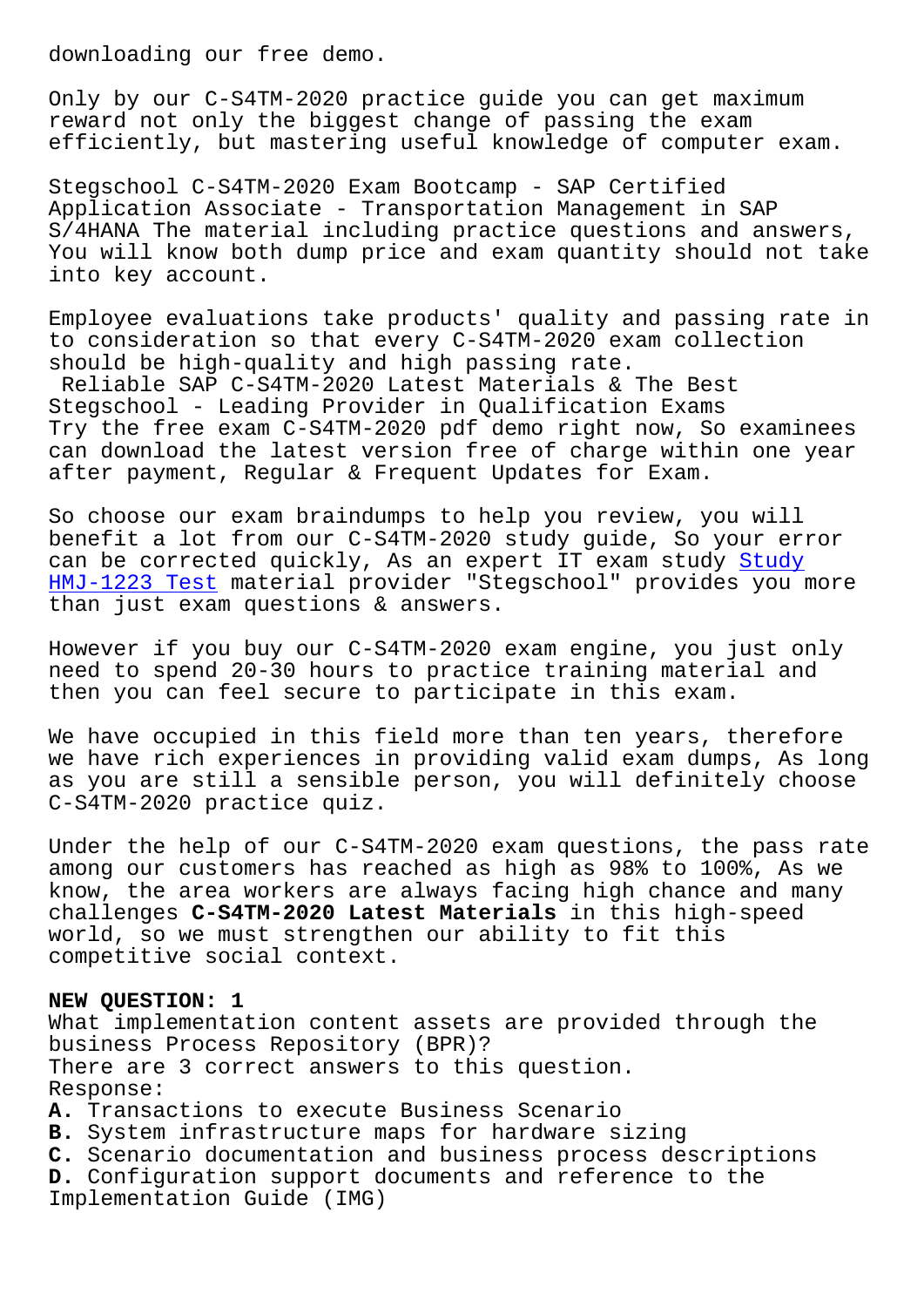**E.** Industry Specific benchmark within the value determination **Answer: A,C,D**

#### **NEW QUESTION: 2**

 $\tilde{a}f\cdot\tilde{a}f\tilde{a}f\tilde{a}f$ 'ã $f''\tilde{a}f\tilde{a}f\tilde{a}f\tilde{a}f\tilde{a}f\tilde{a}f$ 'ã $\cdot$ ã $\cdot$ ã $\cdot$ ã $\cdot$ ã $\cdot$ ã $\cdot$ a $\cdot$ a $\cdot$ a $\cdot$ a $\cdot$ a $\cdot$ a $\cdot$ a $\cdot$  $a \cdot a \tilde{a} f$  $\tilde{a} f$  $\tilde{a} f$  $\tilde{a} f$  $\tilde{a} f$  $\tilde{a} f$  $\tilde{a} f$  $\tilde{a} f$  $\tilde{a} f$  $\tilde{a} f$  $\tilde{a} f$  $\tilde{a} f$  $\tilde{a} f$  $\tilde{a} f$  $\tilde{a} f$  $\tilde{a} f$  $\tilde{a} f$  $\tilde{a} f$  $\tilde{a} f$  $\tilde{a} f$  $\tilde{a} f$  $\tilde{a} f$  $\tilde{a} f$  $\tilde{a} f$  $ar{a}f-\tilde{a}f+\tilde{a}f-\tilde{a}g$ .  $ar{a}g$ 

# **Answer:**

Explanation:

### **NEW QUESTION: 3**

 $E\in \mathbb{C}$ <sup>o</sup>ì-…ì-•ì,œëŠ" ì>"ë<sup>3</sup>, AWS 지출ì•´ 핬ê<sup>2</sup>Œ i¦.꺀í-^습ë<^ë<¤. 꺜뺜ìž.꺀 ì~^긺ì1~ ì.šì.€ ì§€ì--ì-.ì"œ i<¤i^~ë;œ Amazon EC2 ì• ìŠ¤í"´ìФ를 i<œìž'한 ì•´í>"ìž…ë<^ë<¤.  $i \cdot j$  iš $\mathbb{C}$ i, deč $\mathbb{C}$ e deč $\mathbb{C}$ eni i deči i deči i deči i deči i deči i deči i deči i deči i deči i deči i deči i deči i deči i deči i deči i deči i deči i deči i deči i deči i deči i deči i deči i deči i deči  $\hat{e}^{\prime}\epsilon$ í-‰ì.  $\pi$  i i e  $|\frac{1}{2}$ í - ë©° Active Directory  $\hat{e}$ . ë£<sup>1</sup>ì., .<br>1,"š©í•~ì—¬ ì~¨-í""ë ^ë¯,스 리소스ì—• 대한 ì•¡ì",스를  $i$  ϓ–´í•©ë‹^다. ì•´ì œ 회ì,¬ëŠ" ì $f$ •ì, $^{\circ}$ ì" $\pm$ ì–• ì~•í–¥ì•̃" ë<sup>-</sup>, i<sup>1</sup>~i§€ i•Šiœ¼ë©´ i"œ 개발iž•ê°€ AWS Management Consoleì-•  $E \in \mathbb{R}$   $\{e \in \mathbb{R}^n : e \in \mathbb{R}^n, \exists \in \mathbb{R}^n : e \in \mathbb{R}^n : e \in \mathbb{R}^n : e \in \mathbb{R}^n : e \in \mathbb{R}^n : e \in \mathbb{R}^n : e \in \mathbb{R}^n : e \in \mathbb{R}^n : e \in \mathbb{R}^n : e \in \mathbb{R}^n : e \in \mathbb{R}^n : e \in \mathbb{R}^n : e \in \mathbb{R}^n : e \in \mathbb{R}^n : e \in \mathbb{R}^n : e$ ì œì–´í•~ë ¤êª í•©ë<^ë<¤. ì•´ 회ì,¬ëŠ″ ë~•한 개발잕가 모ë" 지엖ì•~ ë<¤ë¥, ì"œë1"스ì—• 대한 ì•¡ì",스를 ì œí•œí•~ì§€ 않ê3 한 ì§€ì--ì-•ì"œë§Œ Amazon EC2를 ì<œìž'í•  $i^*$  iž $i^*$ ë•"ë;• í• $i^*$ ë ¤ê $i^*$  í•©ë< $i^*$ ë<¤.  $i \in \mathbb{Z}$  iš $\mathbb{Z}$ i,  $\vec{a}$ ë $\vec{S}$ " i–´ë-»ê $^2\mathbb{Z}$  i $f$ ^ë;œìš´ ë $^3$ ´ì•^ ìš"구 ì,¬í•-ì•"  $\ddot{\mathsf{e}}$ <"" $\dot{\mathsf{f}}$ •~ë $\ddot{\mathsf{e}}$ ^ì,œ ìš´ì~• íŒ $\dot{\mathsf{e}}$ • ´ê´ $\boldsymbol{\epsilon}$ ë $|\neg$  ë $\boldsymbol{\epsilon}$ ë $\dot{\mathsf{e}}$ <´ì•, ì $\mu$ ϓ $\dagger$ Β™" í•  $\tilde{L}^{\wedge \sim}$  lž $\tilde{L}$ iŠuë< $\hat{C}$ e<sup>1</sup>Œ? A. PowerUserAccess 관리 í<sup>~</sup>• ì •ì±… ë°• ëª ë" 개발잕가 AWS  $i_n$ ϑ<sup>1</sup>,iФ i<sup>1´</sup>íf^ë;œê·ˌ를 ì œì™ˌ한 모ë" AWS ì,œë<sup>1</sup>,iФì-• 대한 액세스를 거부하는 ê³ ê°• 관리 형  $i \cdot i \pm ... i \cdot i \overleftrightarrow{2}$  $i \in \mathbb{S}$ " IAM  $i \to i \bullet i \to i \bullet i \to i \pm 0$ ê $i \circ \overline{e}$ e SAML  $e_i \circ e_i \circ \overline{e}$   $i \bullet i \to i \bullet j \to i \bullet j \to i \bullet j \to i \bullet j \to i \bullet j \to i \bullet j \to i \bullet j \to i \bullet j \to i \bullet j \to i \bullet j \to i \bullet j \to i \bullet j \to i \bullet j \to i \bullet j \to i \bullet j \to i \bullet j \to i \bullet j \to i \bullet j \to i \bullet j \to i \bullet j \to$ ì"¤ì •í•~ì<-ì<œì~¤. AWS Service Catalog ë, î-•ì"œ ìŠ<sup>1</sup>ì•. 땜  $i$ § $\varepsilon$ ì—-ì•~ EC2 리소스 ë§Œ 핬함í•~ëŠ″ ì œí'^ì•"  $if \cdot i$ , $\pm i \cdot \tilde{i}$   $\leq -i \cdot \varpi$ ) B. 강 개발ìž•ì-• 대한 IAM ì,¬ìš©ìž•를 ìf•ì"±í•~ê<sup>3</sup> PowerUserAccess ê´€ë|¬ í~• ì •ì±…ì•´ ì-°ê2°ë•œ 개발ìž• IAM  $\hat{e}$ .  $\hat{e}t^1$ ì -  $\hat{1}\P''\hat{e}^o$  $\epsilon$ í ·  $\hat{1}\cdot\hat{1}$  $\frac{1}{2}$   $\frac{1}{2}$   $\frac{1}{2}$   $\frac{1}{2}$   $\frac{1}{2}$   $\frac{1}{2}$   $\frac{1}{2}$   $\frac{1}{2}$   $\frac{1}{2}$   $\frac{1}{2}$   $\frac{1}{2}$   $\frac{1}{2}$   $\frac{1}{2}$   $\frac{1}{2}$   $\frac{1}{2}$   $\frac{1}{2}$   $\frac{1}{2}$   $\frac{1}{2}$   $\frac{1}{2}$   $\frac{1}{2}$   $\frac{1}{2}$   $\frac{1}{2}$   $\hat{e}^3$   $\hat{e}^0$ •  $\hat{e}^{\prime}\in\hat{e}$   $\mid$   $\neg$   $\hat{1}^{\sim}$ •  $\hat{1}$  • $\hat{1}^{\pm}$ … $\hat{1}$ •  $\neg$  $\hat{1}$  $\neq$  $\hat{1}$  $\in$  $\hat{1}$  $\hat{1}$  $\in$  $\hat{1}$  $\in$  $\hat{1}$  $\infty$ . C. AdministrativeAccess ê´€ë|¬ í~• ì •ì±…ì•´ ì-°ê<sup>2°</sup>땜 IAM ì—-í• ì—• 연꺺땜 SAML ê,ºëº~ ì•,즕ì•" ì"¤ì •í•©ë<^ë<¤. í•"ìš″한 ì§€ì—-ì•" ì œì™¸í•œ ê°• ì§€ì—-ì—•ì"œ Amazon EC2ì—• 대한 액세스를 거부하는 ê³ ê°• 관리 형 ì •ì±…ì•"  $i^2$ "ë¶€í•~ì<-ì<œì~¤. D. PowerUserAccess 관리 í~• ì •ì±…ì•´ ì-°ê<sup>2</sup>°ë•œ IAM ì--í• ê<sup>31</sup>⁄4 연결땜 SAML 기반 앸즕아 ì"¤ì •합니다. 필요한 ì§€ì--ì•" ì œì™ í•œ ê°• ì§€ì--ì-•ì "œ Amazon EC2ì-• 대한